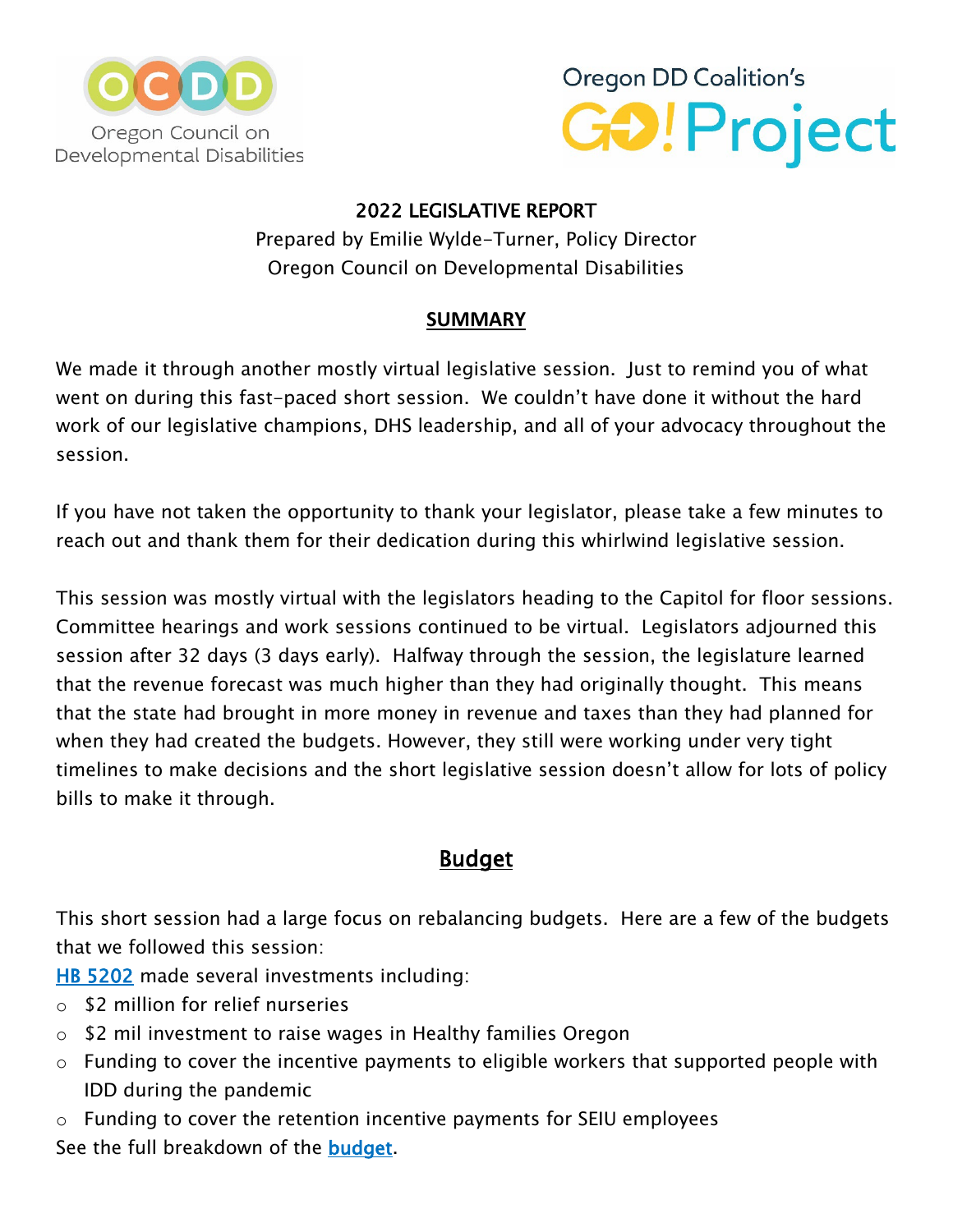Department of Education: 18% increase in the 21-23 legislatively approved budget.

Investment in Vision Screenings, the creation and implementation of the Early Childhood Suspension and Expulsion Prevention Program-HB 2166 (2021), new summer learning programs for K-12, completion of staffing plan (32 positions), a variety of programs that bolster and support the child care sector, an increase in provider wages in Relief Nurseries, Strong Start programs at the seven public universities in Oregon for an additional school year, funding to OHSU to support the goal of increasing the number of graduates in health care professions.

Department of Human Services: 2.5% increase in the 21-23 legislatively approved budget.

Bargaining agreements for non-state workers, reimbursement of retention incentive payments for direct care workers in nursing facilities, residential homes and the Stabilization and Crisis Unit, funding of Child Welfare positions, funding to enhance the Oregon Food Banks emergency food supply, one-time funding to address pandemic related staffing shortages experienced by ODDS providers, investment in long-term care provider rates for nursing facilities, home and community-based providers, in-home care agencies, and children's intensive care private duty nurses.

Oregon Health Authority: 1.2% increase in the 21-23 legislatively approved budget.

Established additional behavioral health positions, Cover All People administration, Funding Oregon State Hospital positions, one-time GF investment in the Health System Division for distribution to community mental health programs (CMHP), funding positions in the Crisis Stabilization System, expansion of Citizen Waived Medical Services.

# Bills

In total 259 bills were introduced during this short session. The DD Coalition GO! Project was closely monitoring 52 bills. For a full report of priority bills listed by subject area, we invite you to reference our [End-of-Session Bill Tracking Report.](http://orddcoalition.org/wp-content/uploads/2022/04/2022-End-of-Session-Bill-Tracker-Report.pdf) Unfortunately, some important bills never made it out of committees due to the short time frame of the session. The good news is that we also saw some crucial bills pass that will greatly impact Oregonians with disabilities and their families.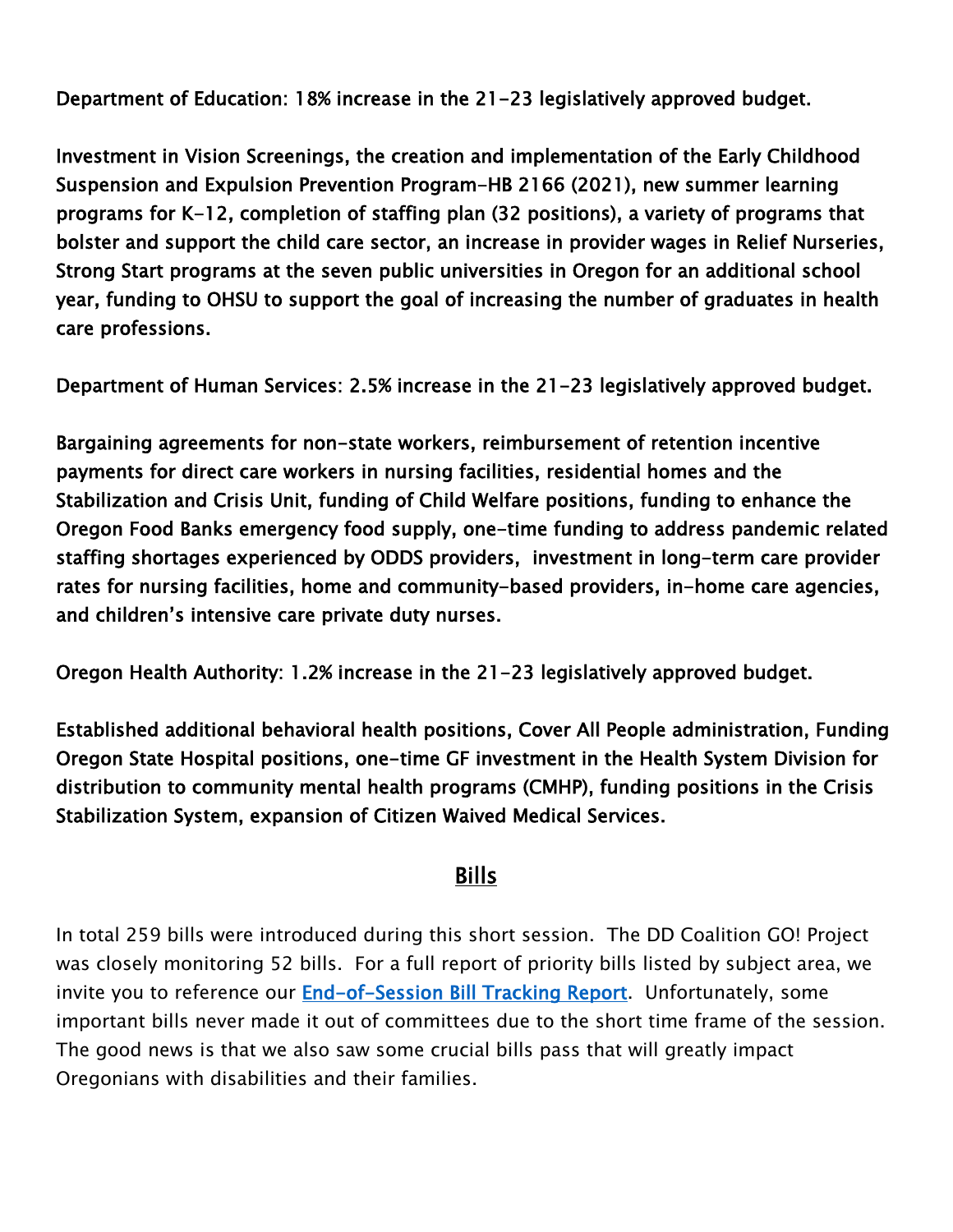### Important Bills of Note:

## SB 1548B: Agency with Choice | Sprinklers | Transparency (Passed)

This was a catch-all bill that included three distinct policy areas:

- o Agency with Choice where a provider would act as the employer of record for direct support professionals (DSPs) who support people with IDD including performing tasks related to coordinating schedules, tax withholdings, and verifying DSP qualifications
- o Providing a report on the impact of sprinkler system requirements in residential training or foster homes and extending the date to implement sprinkler system requirements
- o Agency transparency and reporting, adopting recommendations from ODHS related to SB 725 (2021)

There have been a couple of amendments, and the current adopted version is 1548 B. Amendments were to clean up language and wording and then to add positions to ODHS to accomplish the work of the bill.

This bill is effective upon passage, but it is expected to take some time to get going.

- o ODDS has to research "Agency with Choice" in other states and provide a report on models to the legislature in October 2022. ODDS is already pulling together a workgroup to help with the implementation planning and rulemaking for Agency with Choice.
- o The report on the impacts and cost of sprinklers is due from ODDS to the legislature by October 2022.
- $\circ$  A report on how to create a license and fee schedule that would be adjusted with the economy is also due to the legislature in October 2022.
- o The Reporting and transparency parts must be established in rule by October 2023.

### SR 201: Honoring Kathryn Weit

This Senate Resolution honored Kathryn Weit, a state and federal policy leader who was a change leader who developed and protected essential services for children with I/DD and their families. For more than 3 decades, Kathryn was behind every major change in Oregon's DD Services System.

Kathryn's legacy includes working to ensure people with I/DD could:

- o Live in the community by closing Fairview Training Center
- o Get DD services without a long waitlist
- o Work at community jobs
- $\circ$  Have the support needed to grow up with their families rather than in nursing homes or institutions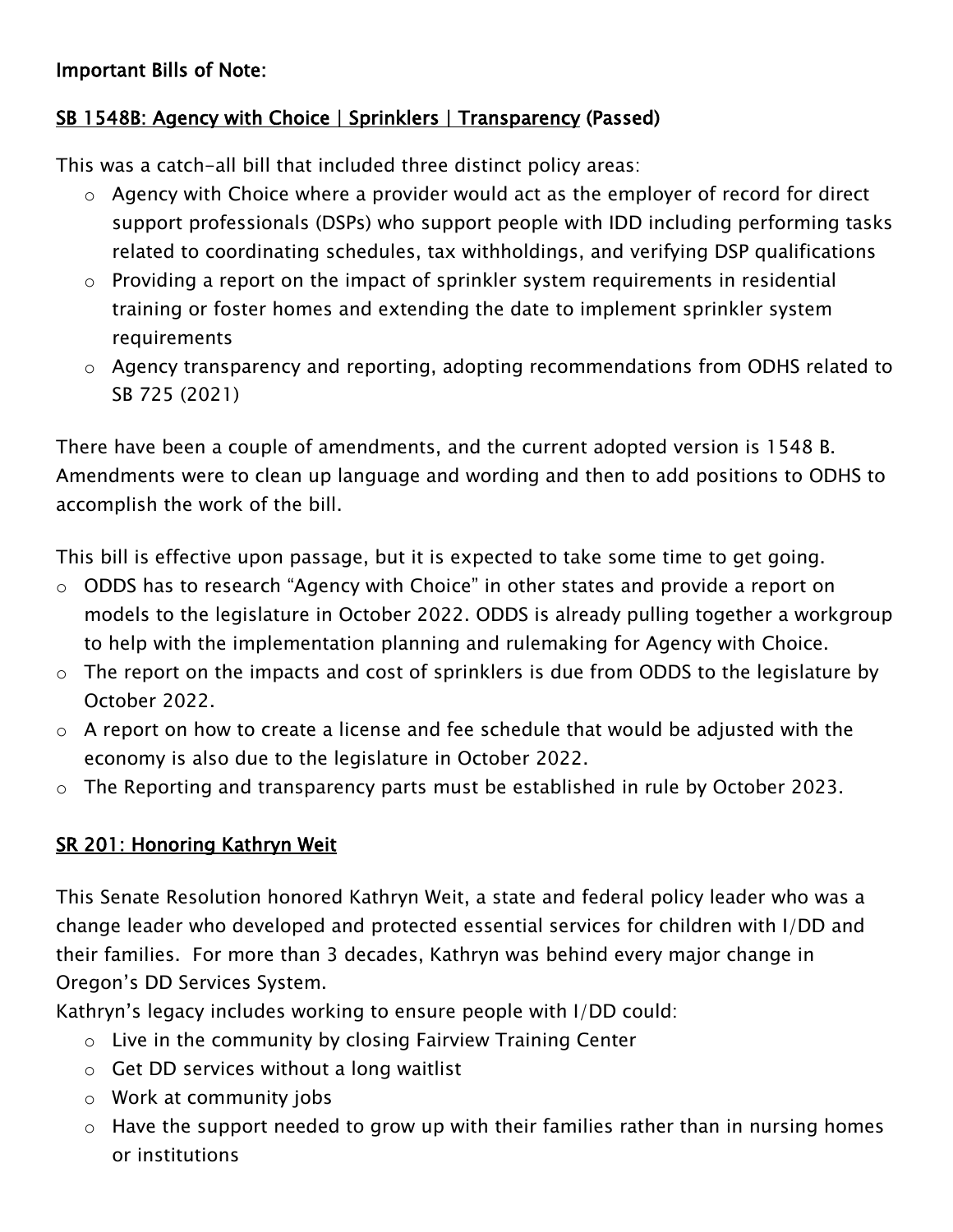Kathryn's legacy will live on for generations to come and this Senate Resolution was a way to honor that. On Thursday, February 10th, the Senate honored Kathryn and shared testimonies of the impact of her work from communities across Oregon. A special thank you to Senator Gelser Blouin for arranging this special time to honor Kathryn.

## SB 1578A: Discrimination of Students with Disabilities (Did not pass)

SB 1578 would have allowed the Oregon Department of Education (ODE) to act quickly to restore access to full-time, in-person public school for students with disabilities. Additionally, it would have given ODE the limited authority to immediately respond to allegations of violations of the law by school districts when failure to act immediately would:

- $\circ$  Cause physical harm to a child
- o Cause a child to unlawfully be denied more than five school days in a school year
- o Substantially limit access to public education through an unlawful policy or action that violates state and federal nondiscrimination laws.

Senate Bill 1578A also would have given the Oregon Department of Education the authority, when appropriate, to require districts to restore access to full-time instruction when the investigation is ongoing or immediately cease actions leading to physical injury.

With no known opposition to the bill and formal support from the Oregon Department of Education, OSBA, COSA, and the Governor it is unclear why Senate Sill 1578A did not move forward this session. We have every confidence that we will see this legislation again in the next session and are anxious to see it funded in the future. We want to thank all of you for your strong advocacy on this bill during the session. Your voices were heard, and your advocacy was noted by legislators.

### Other Important Policy Bills of Note:

HB 5048: Permits parent or guardian to admit child, with or without child's consent, to inpatient treatment facility or program licensed by Oregon Health Authority or Department of Human Services for certain mental, emotional, behavioral health or substance use disorder treatment. (Did not pass)

HB 4032: Directs Early Learning Division to develop and maintain informational resources relevant for children with disability. Requires childcare providers and early childhood educators to receive training related to informational resources. (Did not pass)

HB 4031: Establishes state goal that percentage of diverse employees employed by Department of Education reflects percentage of diverse students in public schools. (Passed)